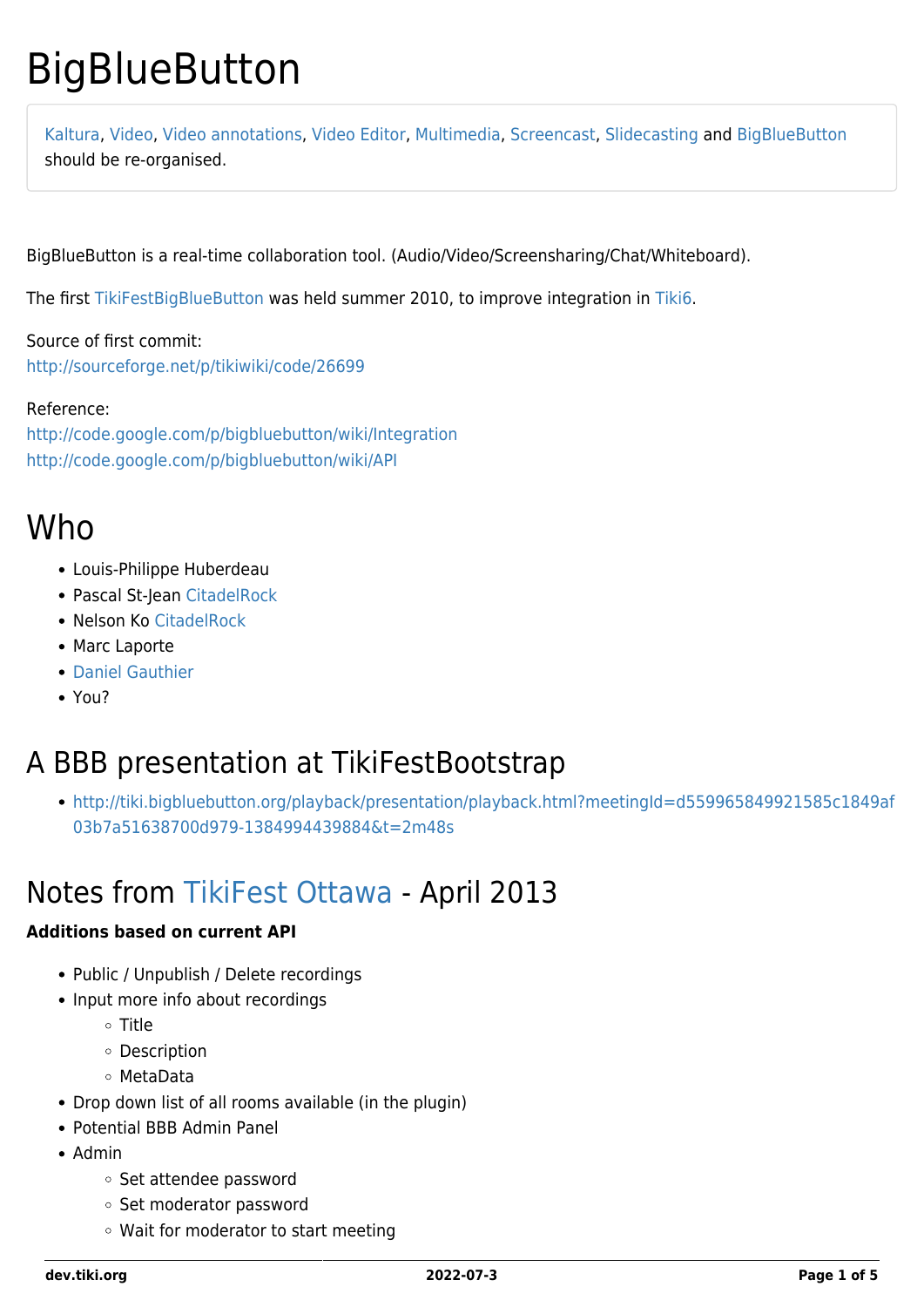#### **Deeper Integration Concepts in Tiki**

- Try to build the management of meetings and recordings using Trackers
	- Similar to Kaltura and Watershed

## **Wishlist**

#### Integration

- Marc & Fred to test when someone is far from speakerphone: sound is choppy instead of just being lower
- A way for the moderator to call out to someone
- A way for users to confirm their presence and request a call back when meeting starts
- BBB mute/unmute via touch tone (for when you call in and don't have access to mute/unmute UI)
- [Tiki Slideshow used in BigBlueButton](https://dev.tiki.org/Tiki-Slideshow-used-in-BigBlueButton)
- [Enhancement: Join API should support "language"](http://code.google.com/p/bigbluebutton/issues/detail?id=806)
- [Room name seems to have to start with a digit](http://code.google.com/p/bigbluebutton/issues/detail?id=697)
- We now have [list of recorded sessions](http://tiki.org/live) from the plugin
	- Some are still liking to the IP address (but links are broken as IP has changed)
	- o Sort: most recent should be at the top done
	- $\circ$  There should be a way for the admin to delete some added to Tiki10
	- The list should be in fade-style (because list can be very long)
	- There should be a param not to list recordings
		- In fact, there is a permission (global and per room)
	- Links to recordings should open a new window
- [PluginBigBlueButton](http://doc.tiki.org/PluginBigBlueButton) should open a new window instead of taking us just to BigBlueButton fixed
- One click login from Tiki
	- o If logged from Tiki, nick should be the same
	- o It should be possible to have unauthenticated users
		- These users would pick their nick, but it should be prefixed by something so we know that we don't really know who they are. (u: johnsmith, suechang vs web sam or web john)
		- So we don't force people to login to Tiki
- One click start chat with this group
- Use Tiki [groups](http://doc.tiki.org/groups) and permissions (ex.: closed session for a Classroom) (initial integration could have just one room though)
	- o tiki p create meeting (need an interface to create meetings with the various options offered by BBB) Interface is done
		- **Invite all users from group X**
	- $\circ$  tiki p join meeting
	- o tiki p join meeting as moderator
- Integrate with [Calendar](https://dev.tiki.org/Calendar) to schedule meetings
- Save session recording to Tiki [File Gallery](https://dev.tiki.org/File-Gallery) or to [Kaltura](https://dev.tiki.org/Kaltura) for editing
- Save chat log to a [wiki](https://dev.tiki.org/Wiki) page
- Integrate with Tiki [Payment](https://dev.tiki.org/Payment) to have paid [Webinars](http://doc.tiki.org/BigBlueButton#Webinars_e-learning) or paid [one on one Support](http://doc.tiki.org/BigBlueButton#Remote_support)
	- [Like Skype Prime](http://arstechnica.com/tech-policy/news/2009/07/skype-prime-wont-make-global-phone-sex-operators-rich.ars)
- An appreciation [poll](https://dev.tiki.org/Poll) after a webinar or [Remote support](http://doc.tiki.org/BigBlueButton#Remote_support) session.
- A [module](https://dev.tiki.org/Modules) which shows the available rooms, and who is online done in the plugin
- Access File Gallery from within BBB to store presentations, images etc.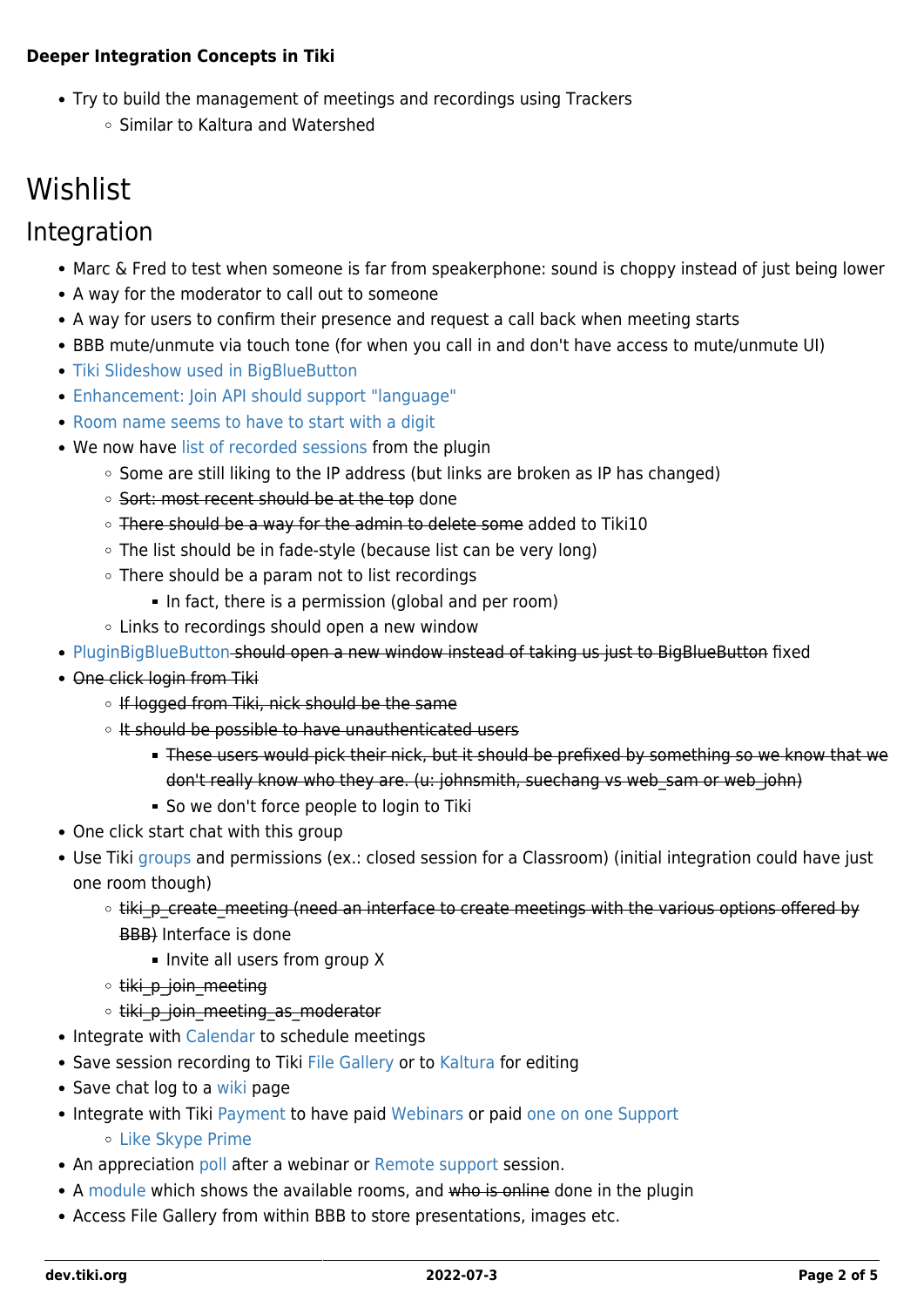### Feature requests & bug reports

High

- If the connection fails, BBB should restart exactly to where it was (window positioning, etc.)
- [Support a parameter on the playback URL to jump to a specific segment of the recording](http://code.google.com/p/bigbluebutton/issues/detail?id=1126) Done
- SharedNotes: Sync text edit (and wiki page edits could be done simultaneously)
	- Alternative free software app: [Etherpad](http://en.wikipedia.org/wiki/EtherPad) for real time doc. writing (from Google, with Apache 2.0 License)
		- o [TogetherJS](https://dev.tiki.org/TogetherJS)
- Presentation: this works well for PDF, but what if I want to show a web page? Suggestion: To be able to use desktop share applet to take a screenshot to go the presentation space. This would be a lot easier than [Cobrowsing.](http://groups.google.com/group/bigbluebutton-dev/browse_thread/thread/785e38070c1656f1/7df4f28fdb61cd92?pli=1)

#### Regular

- Plugin: list of recordings should be in chronological order (last at top) Done
- Should be possible for admins to delete recordings added to Tiki10
- Should be possible to have webcams windows opened by default
- bug/feature request: two users can have some username. Assuming this is a bug, BBB could add a suffix to second one (like IRC)
- Feature request: colors in chat should be auto-assigned
- Bug: clicking on camera doesn't always open them
- Transition helper for [Community chat](http://doc.tiki.org/BigBlueButton#Community_chat)
	- IRC & Skype are successful because the desktop client typically logs you in when you boot your computer. Thus, it's easier to get a critical mass of users than with a web-only interface. Some ideas to address this
		- Jabber client or IRC bridge (When someone joins/acts in BBB, we get a notification in IRC)
- Hosted options, where Tiki admins could just pay and have someone else host it.
	- On demand instances, payable by the hour (even better!)

### Dogfood

- From the [Connect](https://dev.tiki.org/Connect) admin panel, a link to live.tiki.org, using by default the web domainname.com as a nick
- 2012-10-18 -> Can't kick all users out to provoke the recording
	- o Some people keep coming back and some came back as "Guest: username"

## Feedback from 2012-11 Webinar

- Overall, it was excellent.
	- o However, one user had a very high volume level which made him very difficult to understand. Is an audio normalizer even possible?
		- Here is recording:

[http://tiki.bigbluebutton.org/playback/slides/playback.html?meetingId=d559965849921585c1](http://tiki.bigbluebutton.org/playback/slides/playback.html?meetingId=d559965849921585c1849af03b7a51638700d979-1353005737107) [849af03b7a51638700d979-1353005737107](http://tiki.bigbluebutton.org/playback/slides/playback.html?meetingId=d559965849921585c1849af03b7a51638700d979-1353005737107)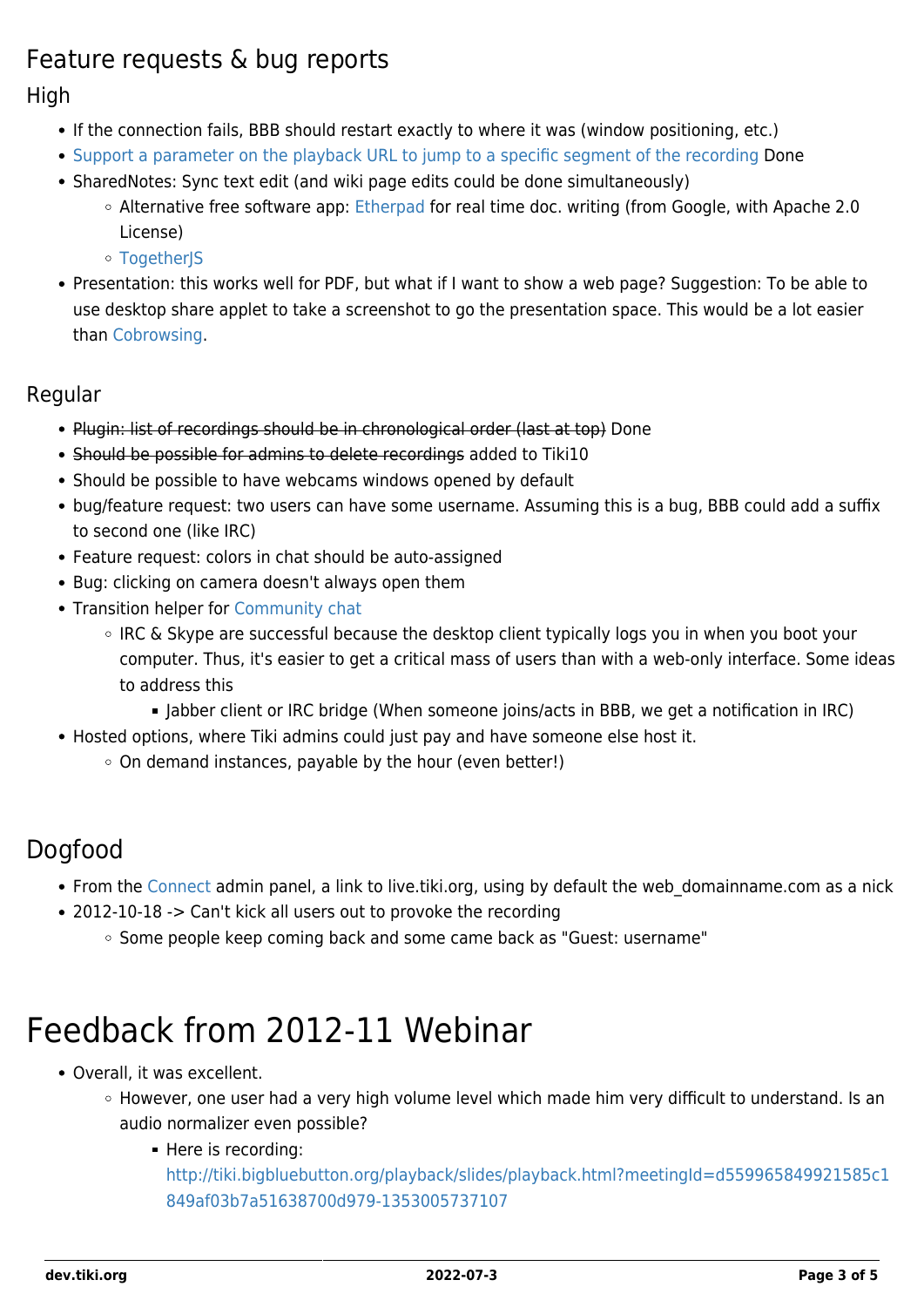## Feedback from 2012-01 Webinar

- **How can we have a URL to a specific minute & second of a recording?** Done in BBB 0.81
- Sound was really good
	- . In my opinion, sound was indeed really good in the best cases, but sometimes poor. Mostly this was because of poor microphone setups, but sometimes it seemed Europeans had choppy audio (Spain, France). It's hard to say if that was a connection issue. I was listening from Quebec. Chealer9
- Copy-paste of the logs: the times are all identical if you come back after the meeting (not good for copypaste)
- How to delete a recording? added to Tiki10
- To save bandwidth, we turned off webcams.
	- Would it be thinkable to have the webcam only for the current speaker? (or all unmuted?). So in addition to webcam on/off, have a setting for "webcam is on when I am unmuted"
- How do we embed this new content to tv.tiki.org?
- What link do we want to do, if any, with [Kaltura](https://dev.tiki.org/Kaltura)?

## Recording of previous webinars

• Here is a [temporary recording](http://imagesetsons.net/da/projet/tw/tikiWebinar012Jan19.mp3) of Thursday, [January 19, 2012](https://tiki.org/January+2012+Webinar) webinar

### Permanent archives

A permanent archive of past webinars is available here

• January 19, 2012

Monday, January 30, 201 - Online Publishing House - January 2012 Web conference

- Thursday, February 16, 2012
- Thursday, March 15, 2012
- Thursday, April 19, 2012
- Thursday, May 17, 2012
- Thursday, June 21, 2012
- Thursday, July 19, 2012
- Thursday, August 16, 2012
- Thursday, September 20, 2012
- Thursday, October 18, 2012
- Thursday, November 15, 2012
- Thursday, December 20, 2012

## The recordings for the first BigBlueButton developer session available (March 1st, 2012)

- <http://bit.ly/y0n5rp> (4 hours need to advance the audio slider to 3 hour mark)
- <http://bit.ly/yBEQZH>